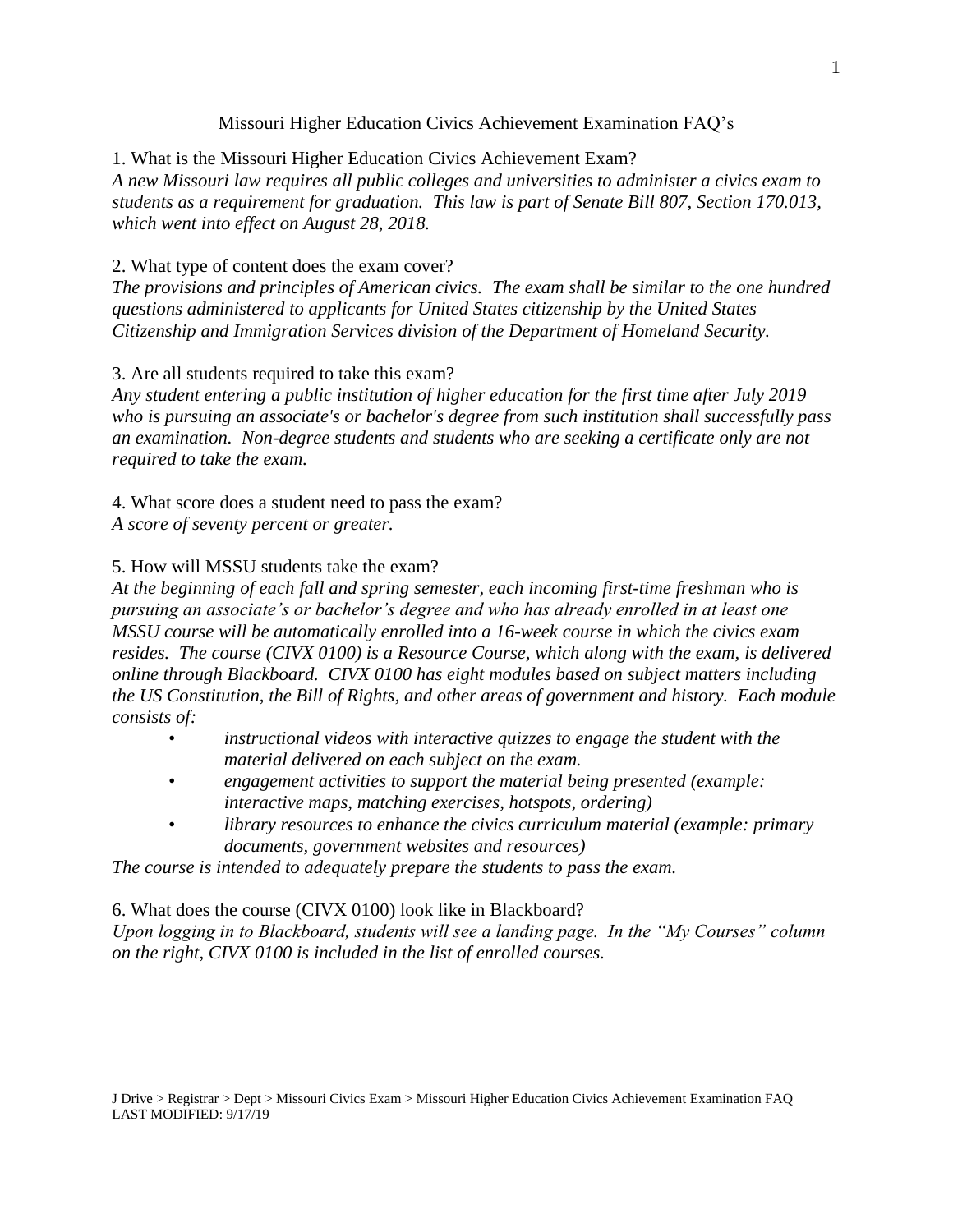| Tools                     | <b>Campus Labs Course Evaluations Link</b>                                               | My Courses                                                                                     |
|---------------------------|------------------------------------------------------------------------------------------|------------------------------------------------------------------------------------------------|
| Announcements             | Launch Course Evaluations                                                                | begin here<br>Courses where you are: Student                                                   |
| Calendar                  | Powered by Campuslabs - 8-                                                               | 201980 CIVX 0100 MO Required Civics Exam 02 INDV                                               |
| Lionet Website            |                                                                                          | 201980_CJ_0100_Intro to Criminal Justice_02_TRAD                                               |
| Personal Information      | My Announcements                                                                         | Announcements:<br>> Weeks 3 and 4                                                              |
| My Grades                 | No Institution Announcements have been posted in the last 7 days.                        | 201980 CJ 0270 Police and Society 01 HYBD                                                      |
| Spiva Library             | 201980_CJ_0100_Intro to Criminal Justice_02_TRAD                                         | 201980_ENG_0080_Basic Composition_02_TRAD                                                      |
| Tasks                     | > Weeks 3 and 4                                                                          | Announcements:                                                                                 |
| Goals                     | 201980 ENG 0080 Basic Composition 02 TRAD                                                | > September 13th<br>> September 11th                                                           |
| Application Authorization | > September 13th<br>> September 11th<br>> September 20th - Class will not be in session. | > September 20th - Class will not be in session.<br>> September 9th CORRECTION !! ARRIVE BY 9! |
|                           | > September 9th CORRECTION !! ARRIVE BY 9!                                               | 201980_MATH_0020_Beginning Algebra_07_TRAD                                                     |
|                           | 201980 UE 0100 The University Experience 13 TRAD                                         | 201980 UE 0100 The University Experience 13 TRAD                                               |
|                           | > Class next week                                                                        | Announcements:                                                                                 |
|                           | > Week 3 assignments<br>more announcements                                               | > Class next week<br>> Week 3 assignments                                                      |
|                           |                                                                                          | 201980 UE 0150 College Academic Skills 01_HYBD                                                 |





### 7. Are multiple attempts allowed?

*Yes, students may take the exam as many times as they want. The course is still available until the exam has been passed.*

#### 8. Is there a fee for taking the exam?

*No, there are no tuition charges or fees associated with the exam or CIVX 0100.*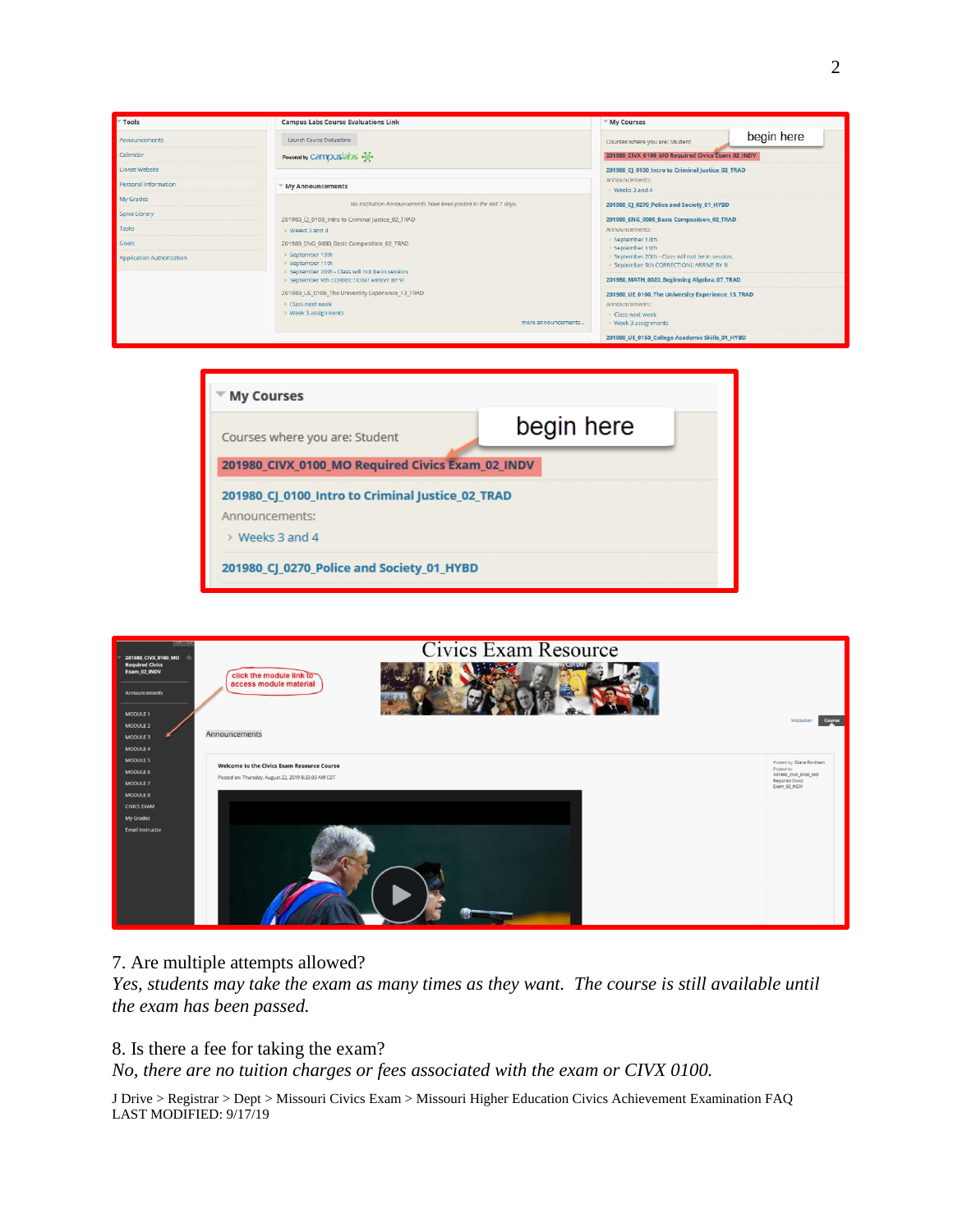9. Is there a letter grade associated with CIVX 0100? *No, the course is marked as "Non Gradable."*

10. Are there any credit hours associated with CIVX 0100? *No, the course is a zero credit course.*

### 11. Will students be able to see CIVX 0100 in Lionet?

*Yes, the course will show on the "Week at a Glance" class schedule, "Student Detail Schedule," and "Concise Student Schedule."*

|      | Week at a Glance                                                                   |                                                                               |                                                                                    |                                                                               |                                                                                                                                                                         |
|------|------------------------------------------------------------------------------------|-------------------------------------------------------------------------------|------------------------------------------------------------------------------------|-------------------------------------------------------------------------------|-------------------------------------------------------------------------------------------------------------------------------------------------------------------------|
|      |                                                                                    |                                                                               |                                                                                    |                                                                               | The following is your class schedule by day and time. Classes that do not have scheduled meeting times are listed at the bottom of the page. Click on hyperlinked cours |
|      | <b>Previous Week</b>                                                               |                                                                               | Week of Aug 27, 2018 (576 of 612)                                                  |                                                                               |                                                                                                                                                                         |
|      | <b>Monday</b>                                                                      | <b>Tuesday</b>                                                                | Wednesday                                                                          | <b>Thursday</b>                                                               | Friday                                                                                                                                                                  |
| 8am  |                                                                                    | <b>ENG 0101-04</b><br><b>8127 Class</b><br>8:00 am-9:15 am<br><b>KUHN 102</b> |                                                                                    | <b>ENG 0101-04</b><br><b>8127 Class</b><br>8:00 am-9:15 am<br><b>KUHN 102</b> |                                                                                                                                                                         |
| 9am  | <b>HIST 0110-01</b><br><b>8301 Class</b><br>9:00 am-9:50 am<br><b>WEBSTR 210</b>   |                                                                               | <b>HIST 0110-01</b><br><b>8301 Class</b><br>9:00 am-9:50 am<br><b>WEBSTR 210</b>   |                                                                               | <b>HIST 0110-01</b><br><b>8301 Class</b><br>9:00 am-9:50 am<br><b>WEBSTR 210</b>                                                                                        |
| 10am |                                                                                    |                                                                               |                                                                                    |                                                                               |                                                                                                                                                                         |
| 11am | <b>PSY 0100-04</b><br><b>8566 Class</b><br>11:00 am-11:50 am<br><b>HS 238</b>      |                                                                               | <b>PSY 0100-04</b><br><b>8566 Class</b><br>11:00 am-11:50 am<br><b>HS 238</b>      |                                                                               | <b>PSY 0100-04</b><br><b>8566 Class</b><br>11:00 am-11:50 am<br><b>HS 238</b>                                                                                           |
| 12pm | <b>MATH 0130-03</b><br><b>8769 Class</b><br>12:00 pm-12:50 pm<br><b>REYNLD 124</b> |                                                                               | <b>MATH 0130-03</b><br><b>8769 Class</b><br>12:00 pm-12:50 pm<br><b>REYNLD 124</b> |                                                                               | <b>MATH 0130-03</b><br><b>8769 Class</b><br>12:00 pm-12:50 pm<br><b>REYNLD 124</b>                                                                                      |
|      | <b>Courses without assigned meeting times:</b><br>CIVX 0100-90 - 9746 TBA          |                                                                               |                                                                                    |                                                                               |                                                                                                                                                                         |

| Student Detail Schedule                                                                    |                     |                                        |  |                                  |                     |  |  |  |  |
|--------------------------------------------------------------------------------------------|---------------------|----------------------------------------|--|----------------------------------|---------------------|--|--|--|--|
| Total Credit Hours: 12,000                                                                 |                     |                                        |  |                                  |                     |  |  |  |  |
| <b>Missouri Higher Education Civics Achievement</b><br><b>Examination - CIVX 0100 - 90</b> |                     |                                        |  |                                  |                     |  |  |  |  |
| <b>Associated Term:</b>                                                                    | 2018 Fall (AY 2019) |                                        |  |                                  |                     |  |  |  |  |
| CRN:                                                                                       | 9746                |                                        |  |                                  |                     |  |  |  |  |
| <b>Status:</b>                                                                             |                     | **Registered** on Aug 01, 2018         |  |                                  |                     |  |  |  |  |
| Assigned Instructor: Diana L. Fordham                                                      |                     |                                        |  |                                  |                     |  |  |  |  |
| <b>Grade Mode:</b>                                                                         |                     | Not Gradable & Access Course           |  |                                  |                     |  |  |  |  |
| <b>Credits:</b>                                                                            | 0.000               |                                        |  |                                  |                     |  |  |  |  |
| Level:                                                                                     |                     | Undergrad(Course and student)          |  |                                  |                     |  |  |  |  |
| <b>Campus:</b>                                                                             | <b>Main Campus</b>  |                                        |  |                                  |                     |  |  |  |  |
| <b>Scheduled Meeting Times</b>                                                             |                     |                                        |  |                                  |                     |  |  |  |  |
| <b>Type</b>                                                                                |                     | <b>Time Days Where Date Range</b>      |  | <b>Schedule Type Instructors</b> |                     |  |  |  |  |
| To Be Arranged TBA                                                                         | <b>TBA</b>          | Aug 20, 2018 - Dec 07, 2018 Self Paced |  |                                  | Diana L Fordham (P) |  |  |  |  |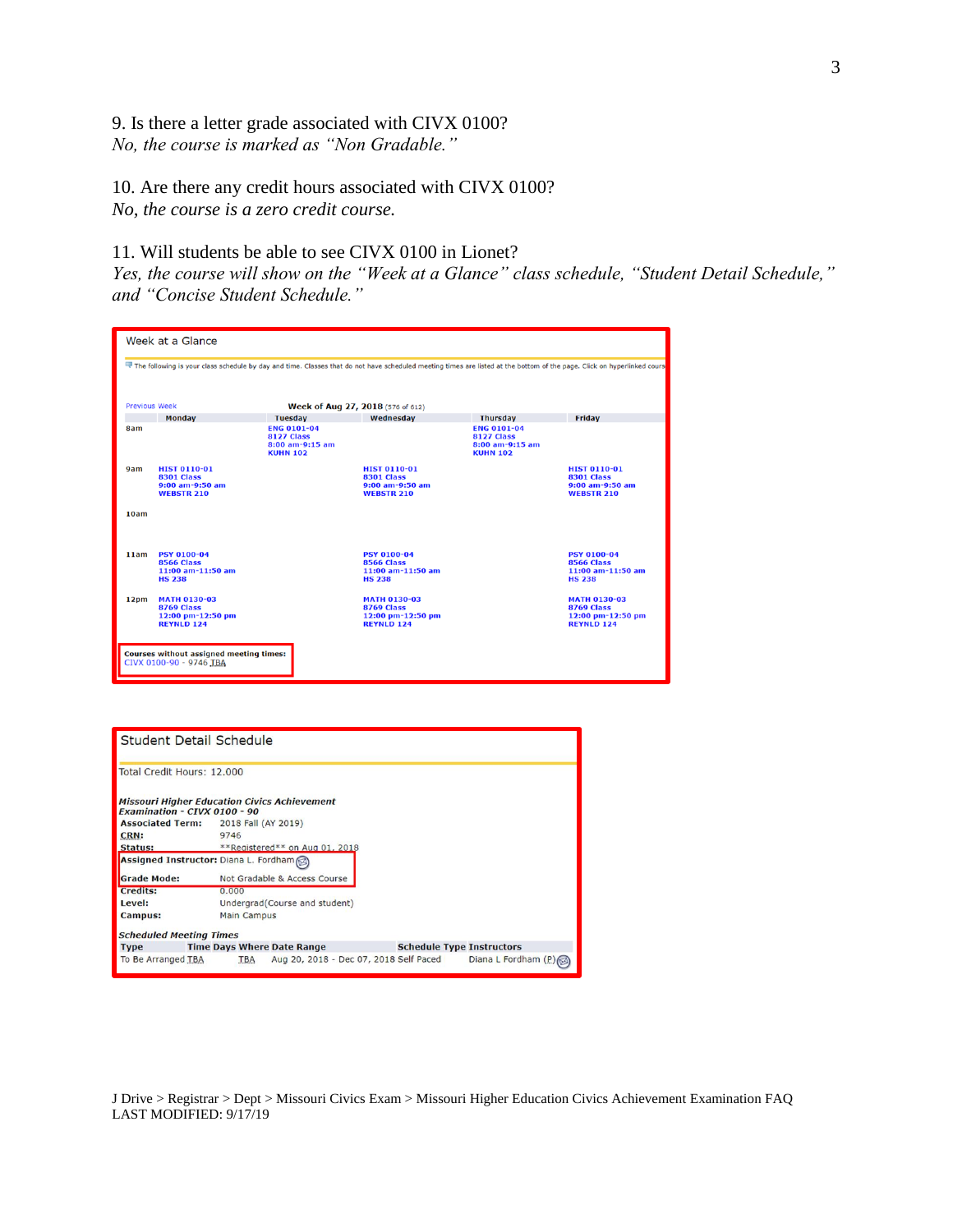| Concise Student Schedule     |                                                                                                                                   |                       |                |  |  |  |
|------------------------------|-----------------------------------------------------------------------------------------------------------------------------------|-----------------------|----------------|--|--|--|
|                              | This page lists the classes for which you are registered for the term. All of the detail information about the class is included. |                       |                |  |  |  |
| Name:                        | Student I. Testing                                                                                                                |                       |                |  |  |  |
| <b>Classification:</b>       | Senior                                                                                                                            |                       |                |  |  |  |
| Level:                       | Undergrad(Course and student)                                                                                                     |                       |                |  |  |  |
| College:                     | School of Arts and Sciences                                                                                                       |                       |                |  |  |  |
| <b>Major and Department:</b> | Biology-Preprof-Dent (BS), Biology-Environmental Health<br>School of Arts and Sciences                                            |                       |                |  |  |  |
| <b>CRN</b> Course            | <b>Title</b>                                                                                                                      | <b>Campus</b>         | <b>Credits</b> |  |  |  |
| 9746 CIVX 0100 90            | Missouri Higher Education Civics Achievement Examination                                                                          | Main Campus           | 0.000          |  |  |  |
| 8127 ENG 0101 04             | College Composition I (Writing Intensive)                                                                                         | <b>Main Campus</b>    | 3.000          |  |  |  |
| 8301 HIST 0110 01            | United States History 1492-1877                                                                                                   | Main Campus           | 3.000          |  |  |  |
| 8769 MATH 0130 03            | College Algebra                                                                                                                   | <b>Main Campus</b>    | 3,000          |  |  |  |
| 8566 PSY 0100 04             | General Psychology                                                                                                                | Main Campus           | 3.000          |  |  |  |
|                              |                                                                                                                                   | <b>Total Credits:</b> | 12,000         |  |  |  |

# 12. Can CIVX 0100 be dropped through Lionet? *No, the course cannot be dropped through Lionet.*

| Add or Drop Classes                                                                                                                                                               |              |  |                                                                            |  |                                                                                                                                             |  |  |  |  |  |  |
|-----------------------------------------------------------------------------------------------------------------------------------------------------------------------------------|--------------|--|----------------------------------------------------------------------------|--|---------------------------------------------------------------------------------------------------------------------------------------------|--|--|--|--|--|--|
| To add a class, enter the Course Reference Number in the Add Classes section. To drop a class, use the options available in the Action pull-down list.<br><b>Current Schedule</b> |              |  |                                                                            |  |                                                                                                                                             |  |  |  |  |  |  |
| <b>Action</b><br><b>Cred Grade Mode</b><br><b>Title</b><br><b>CRN Subj Crse Sec Level</b>                                                                                         |              |  |                                                                            |  |                                                                                                                                             |  |  |  |  |  |  |
| <b>Status</b><br>**Registered** on Aug 01, 2018                                                                                                                                   | None         |  | 8127 ENG 0101 04 Undergrad (Course and student) 3.000 Standard Letter      |  | College Composition I (Writing Intensive)                                                                                                   |  |  |  |  |  |  |
| **Registered** on Aug 01, 2018                                                                                                                                                    | None         |  | 8301 HIST 0110 01 Undergrad(Course and student) 3.000 Standard Letter      |  | United States History 1492-1877                                                                                                             |  |  |  |  |  |  |
| **Registered** on Aug 01, 2018                                                                                                                                                    | None         |  | * 8566 PSY 0100 04 Undergrad(Course and student) 3.000 Standard Letter     |  | General Psychology                                                                                                                          |  |  |  |  |  |  |
| **Registered** on Aug 01, 2018                                                                                                                                                    | None         |  | . 8769 MATH 0130 03 Undergrad Course and student) 3,000 Standard Letter    |  | College Algebra                                                                                                                             |  |  |  |  |  |  |
| **Registered** on Aug 01, 2018                                                                                                                                                    |              |  |                                                                            |  | 9746 CIVX 0100 90 Undergrad(Course and student) 0.000 Not Gradable & Access Course Missouri Higher Education Civics Achievement Examination |  |  |  |  |  |  |
| Drop/Delete on Aug 01, 2016                                                                                                                                                       | <b>TNORE</b> |  | <b>A LOSOD NOC AND A DIMENSION COMPASSION SIGNATION OF A LOSOD COMPANY</b> |  | American coverinnent                                                                                                                        |  |  |  |  |  |  |
| ** Web Registered** on Apr 24, 2019 None                                                                                                                                          |              |  | * 8704 MET 0100 01 Undergrad(Course and student) 3.000 Standard Letter     |  | <b>Introduction to Machine Tool Processes</b>                                                                                               |  |  |  |  |  |  |
|                                                                                                                                                                                   |              |  |                                                                            |  |                                                                                                                                             |  |  |  |  |  |  |
| Total Credit Hours: 15.000                                                                                                                                                        |              |  |                                                                            |  |                                                                                                                                             |  |  |  |  |  |  |
| <b>Billing Hours:</b><br>15,000                                                                                                                                                   |              |  |                                                                            |  |                                                                                                                                             |  |  |  |  |  |  |
| Minimum Hours: 0.000                                                                                                                                                              |              |  |                                                                            |  |                                                                                                                                             |  |  |  |  |  |  |
| Maximum Hours: 18,000                                                                                                                                                             |              |  |                                                                            |  |                                                                                                                                             |  |  |  |  |  |  |
| Apr 24, 2019 09:50 am<br>Date:                                                                                                                                                    |              |  |                                                                            |  |                                                                                                                                             |  |  |  |  |  |  |
|                                                                                                                                                                                   |              |  |                                                                            |  |                                                                                                                                             |  |  |  |  |  |  |
| Add Classes Worksheet                                                                                                                                                             |              |  |                                                                            |  |                                                                                                                                             |  |  |  |  |  |  |
| <b>CRNs</b>                                                                                                                                                                       |              |  |                                                                            |  |                                                                                                                                             |  |  |  |  |  |  |
|                                                                                                                                                                                   |              |  |                                                                            |  |                                                                                                                                             |  |  |  |  |  |  |

## 13. Can CIVX 0100 be dropped through Internet Native Banner (INB)? *Yes, but individuals with INB access should not drop students from the course.*

| $\boldsymbol{\mathsf{x}}$ | <b>Student Course Registration SFAREGS 9.3.14 (BTEST)</b>                                                                                                       |                              |                      |              |                |                    |                        |                          |                          |  |  |  |
|---------------------------|-----------------------------------------------------------------------------------------------------------------------------------------------------------------|------------------------------|----------------------|--------------|----------------|--------------------|------------------------|--------------------------|--------------------------|--|--|--|
|                           | View Current/Active Curricula:<br>Print Bill:<br>Print Schedule: √<br>ID: S00007701 Testing, Student I. Date: 08/04/2018 Holds:<br>Confidential<br>Term: 201880 |                              |                      |              |                |                    |                        |                          |                          |  |  |  |
| <b>Registration</b>       | <b>Student Term</b><br><b>Study Path</b><br>Curricula<br><b>Time Status</b><br><b>ENROLLMENT INFORMATION</b>                                                    |                              |                      |              |                |                    |                        |                          |                          |  |  |  |
|                           |                                                                                                                                                                 |                              |                      |              |                |                    |                        |                          |                          |  |  |  |
|                           | EL<br>Status *                                                                                                                                                  | $\cdots$                     | Eligible to Register |              |                | <b>Status Date</b> | 08/24/2018             |                          |                          |  |  |  |
|                           | Reason                                                                                                                                                          | $\cdots$                     |                      |              |                |                    | Delete All CRNs        |                          |                          |  |  |  |
| Process Block             |                                                                                                                                                                 |                              |                      |              |                |                    |                        |                          |                          |  |  |  |
|                           | <b>COURSE INFORMATION</b>                                                                                                                                       |                              |                      |              |                |                    |                        |                          |                          |  |  |  |
| Section Detail            |                                                                                                                                                                 | <b>View Detailed Results</b> |                      |              |                |                    |                        |                          |                          |  |  |  |
| CRN                       | Subject <sup>*</sup>                                                                                                                                            | Course <sup>*</sup>          | Section <sup>*</sup> | Grade Mode * | Credit Hours * | Bill Hours *       | <b>Attempted Hours</b> | <b>Time Status Hours</b> | Status <sup>*</sup><br>U |  |  |  |
| 8127                      | <b>ENG</b>                                                                                                                                                      | 0101                         | 04                   | S            | 3.000          | 3.000              | 3.000                  | 3.000 RE                 |                          |  |  |  |
| 8301                      | <b>HIST</b>                                                                                                                                                     | 0110                         | 01                   | S            | 3.000          | 3.000              | 3.000                  | 3.000 RE                 |                          |  |  |  |
| 8566                      | PSY                                                                                                                                                             | 0100                         | 04                   | S            | 3.000          | 3.000              | 3.000                  | 3.000 RE                 |                          |  |  |  |
| 8769                      | MATH                                                                                                                                                            | 0130                         | 03                   | S            | 3.000          | 3.000              | 3.000                  | 3,000 RE                 |                          |  |  |  |
| 9746                      | <b>CIVX</b>                                                                                                                                                     | 0100                         | 90                   | $\mathbb N$  | 0.000          | 0.000              | 0.000                  | $0.000$ RE               | $\cdots$                 |  |  |  |
| 8205                      | PSC                                                                                                                                                             | 0120                         | 05                   | S            | 0.000          | 0.000              | 0.000                  | $0.000$ DD               |                          |  |  |  |
| 8704                      | MET                                                                                                                                                             | 0100                         | 01                   | S            | 3.000          | 3.000              | 3,000                  | 3,000 RW                 |                          |  |  |  |

J Drive > Registrar > Dept > Missouri Civics Exam > Missouri Higher Education Civics Achievement Examination FAQ LAST MODIFIED: 9/17/19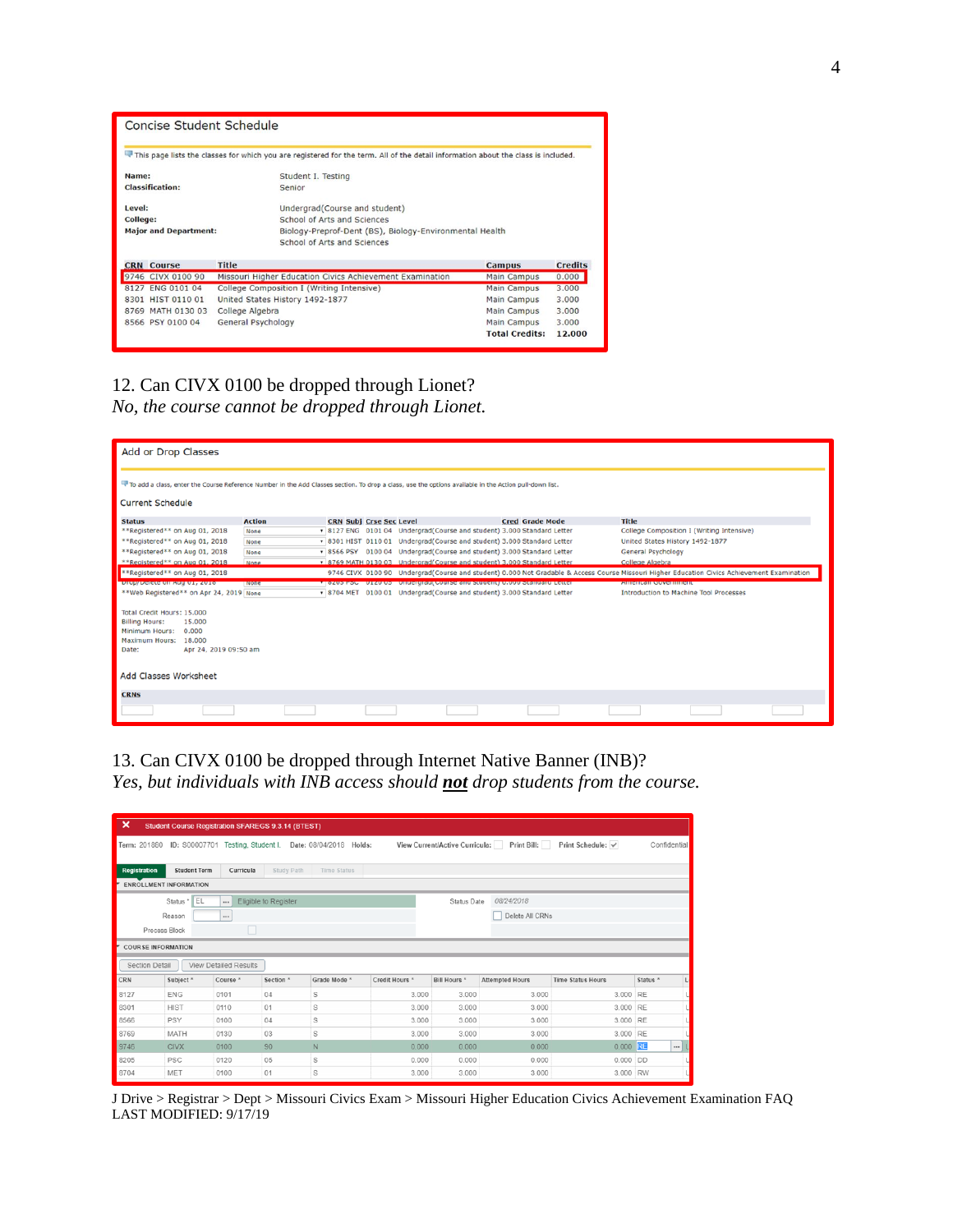14. Are students who pass the exam at MSSU able to "transfer" the exam to other institutions? *Yes, MSSU will post on the student's transcript that the exam has been passed. Other Missouri public institutions are required to recognize that the student has passed the exam.*

15. Does CIVX 0100 appear on the student's academic transcript?

*No, the course itself does not appear on the official or unofficial transcript while the student is enrolled in it. However, when the student passes the exam a notation will be made on the official transcript.*

16. For students who pass the exam, what notation will be made on their MSSU official transcript?

*Exam completion will be recorded on MSSU transcripts as a transcript event.*

| <b>Record of:</b> Student I Testing                                          |
|------------------------------------------------------------------------------|
| <b>Issued To:</b> Student Testing<br>3950 Newman Rd<br>Joplin, MO 64801-1512 |
|                                                                              |
| Course Level: Undergrad (Course and student)                                 |
| Events: Civics Achievement Exam Passed                                       |

17. For transfer students whose transcripts from other institutions indicate that they have passed the exam, how will their records at MSSU be updated to show that the requirement has been met?

*During the transcript review process, the Office of the Registrar will enter a test score in Banner. This test score will feed into Degree Works and complete the requirement. A notation is not made on the MSSU transcript for students who pass the exam at another institution.* 

18. What happens when a student passes the exam at MSSU?

*At the end of the semester in which the student passes the exam, the student's passing score will be loaded into Banner. This score will feed into Degree Works and complete the requirement. A notation will also be made on the student's MSSU transcript. Note: students who pass the exam early in the semester will have to wait until the semester has ended and grades have posted before Banner, Degree Works, and the transcript are updated. Students will, however, be informed in Blackboard immediately after passing the exam that it has been passed.*

19. What happens when a student does not attempt the exam or does not pass the exam within the 16-weeks?

*At the beginning of the next fall or spring semester, the student will automatically be re-enrolled into CIVX 0100 as long as the student has already enrolled in at least one MSSU course.*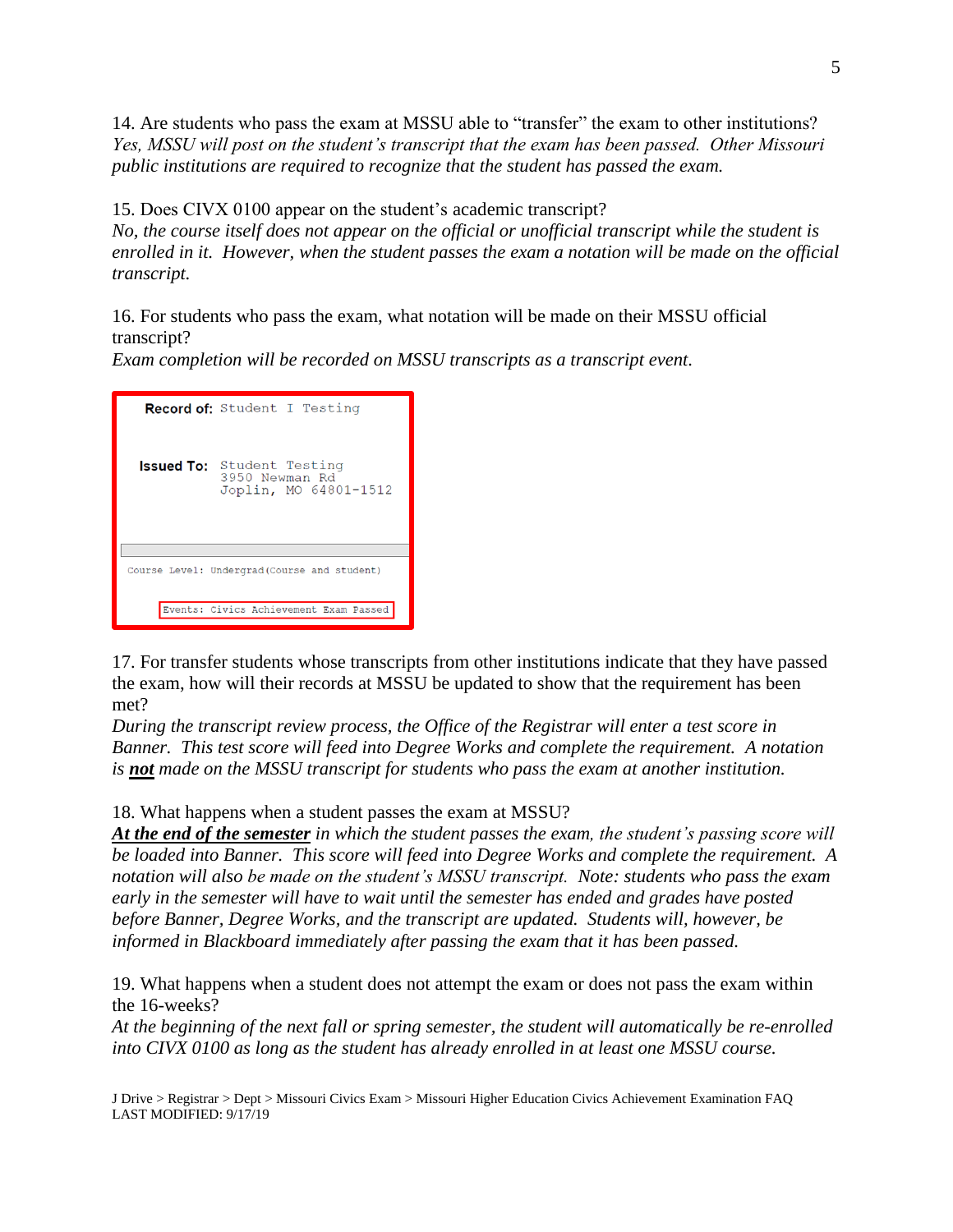20. Are students able to take the exam during Christmas break? How about the break between spring and summer semesters?

*CIVX 0100 follows the begin and end dates for each fall and spring semester. After the last day of the semester, if the exam was not passed the student will no longer have access to CIVX 0100. At the beginning of the next fall or spring semester, the student will automatically be re-enrolled into CIVX 0100 as long as the student has already enrolled in at least one MSSU course.*

21. Are students able to take the exam during the summer semester?

*Students are not automatically enrolled into CIVX 0100 for summer. If a student wishes to take the exam during the summer, the student can email the request along with his or her name and ID number to [registrar@mssu.edu.](mailto:registrar@mssu.edu) As long as the student is not a first-time freshman, the student will be enrolled into CIVX 0100. Students may request enrollment into CIVX 0100 during the summer regardless of their enrollment in summer classes.* 

22. What happens when a student is admitted as a non-degree seeking student then becomes degree seeking later in the same semester?

*Because the automatic enrollment process which runs at the beginning of the semester applies only to degree-seeking students, the student will not be enrolled into CIVX 0100. The student will be automatically enrolled into CIVX 0100 at the beginning of the next semester as long as the student has already enrolled in at least one MSSU course.*

23. What happens when a student is degree seeking at the beginning of a semester then becomes non-degree seeking later in the same semester?

*Because the automatic enrollment process which runs at the beginning of the semester applies to degree-seeking students, the student will be enrolled into CIVX 0100. The student will not be dropped from CIVX 0100 when he or she becomes non-degree seeking. The student will not be enrolled into CIVX 0100 at the beginning of the next semester.*

24. What happens when a student who is seeking only a certificate declares an associate's or bachelor's degree later in the same semester?

*Because the automatic enrollment process which runs at the beginning of the semester applies only to students seeking an associate's or bachelor's degree, the student will not be enrolled into CIVX 0100. The student will be automatically enrolled into CIVX 0100 at the beginning of the next semester as long as the student has already enrolled in at least one MSSU course.*

25. What happens when a student is seeking an associate's or bachelor's degree at the beginning of a semester then decides to seek only a certificate later in the same semester? *Because the automatic enrollment process which runs at the beginning of the semester applies only to students seeking an associate's or bachelor's, the student will be enrolled into CIVX 0100. The student will not be dropped from CIVX 0100 when he or she drops the associate's or bachelor's degree. The student will not be automatically enrolled into CIVX 0100 at the beginning of the next semester.*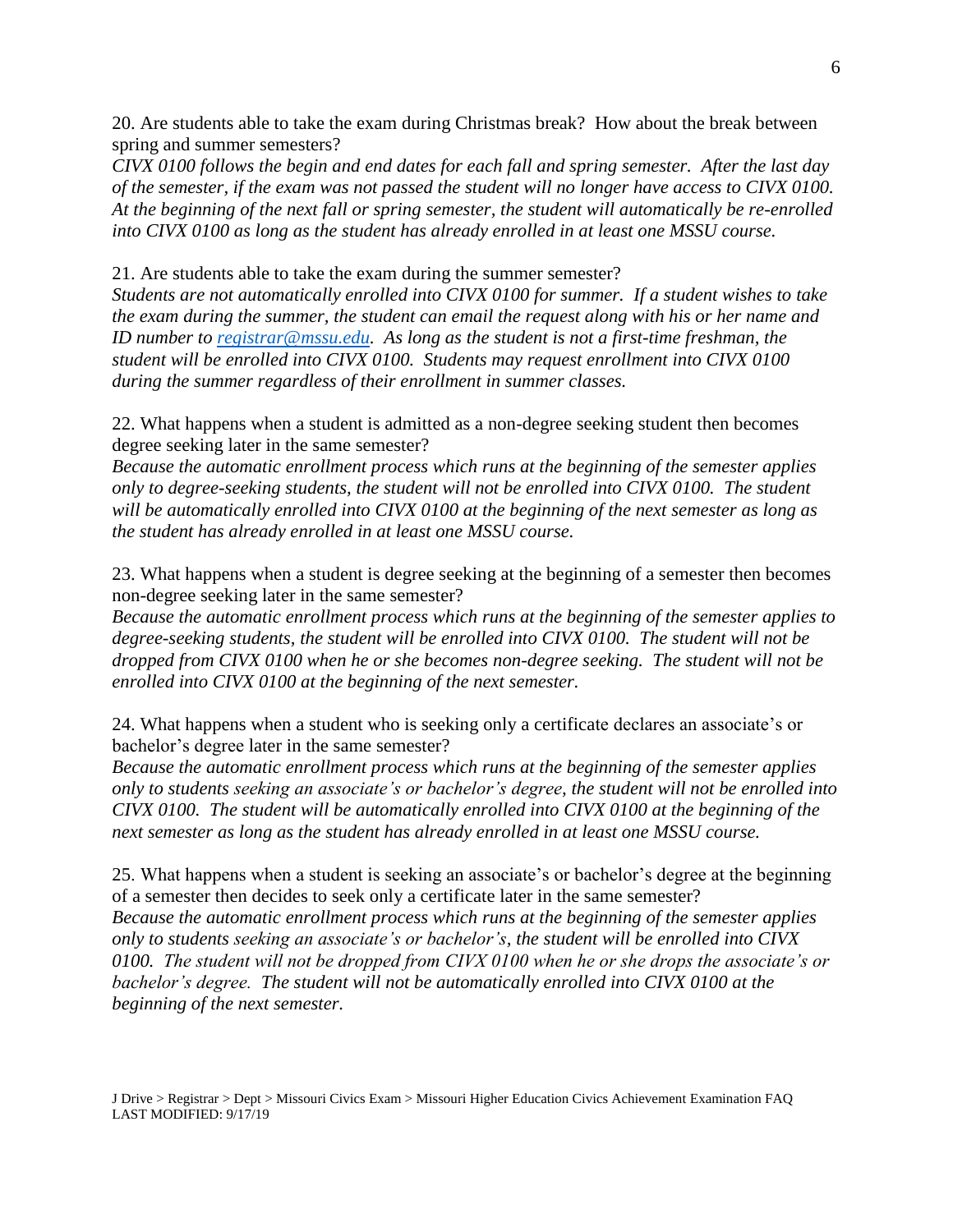26. What happens when a student is dropped from classes due to non-attendance? *Non-attendance rosters come in one by one to the Office of the Registrar and typically students are dropped one course at a time. If a student's last class is CIVX 0100, the staff member performing the drop will also drop the student from CIVX 0100.* 

27. What happens when a student withdraws from all classes?

*Because scores on the exam are not collected from Blackboard until the end of the semester, withdrawing a student who has completed the exam would result in the exam being lost. Office of the Registrar staff will check to see if the student has completed the exam before processing the withdrawal.* 

28. Will students be dropped from CIVX 0100 as part of the Enrollment Confirmation process? *Yes, when drops are performed as part of Enrollment Confirmation, students will also be dropped from CIVX 0100.*

29. What happens when a student is enrolled in CIVX 0100 at the beginning of a semester then a transcript is received from another institution showing that the student has completed the exam? *The student will be dropped from CIVX 0100 and the appropriate test score which feeds into Degree Works will be entered on the student's record.*

30. How is this new requirement being communicated to students? *Information about the exam is presented at Southern Welcome, in the UE 0100 course, and in Roary's Guide. Students will receive an email reminder at the beginning of the semester.*

31. For students who are required to take the exam but have not yet completed it, what will they see in Degree Works?

*Information about the exam will be shown in the Institutional Degree Requirement(s) section. CIVX 0100 will not show in Degree Works. Note: the civics exam requirement will not appear for newly admitted degree seeking first-time freshmen until the beginning of each semester.*

| <b>Institutional Degree Requirement(s)</b><br>The University Experience course is required for all degree-seeking students who enter MSSU with less than 30 credit hours (excluding dual credit and credit and credit in escrow) and transfer students who have not complete<br>students substitute BIO 0100. |                | <b>Catalog Year:</b><br><b>GPA:</b>                                                                                                                                                                                                                                                                                                                                                                                                                                                                                                                                                                                                                                                                                     | 2019-2020<br>4.000 |              |   |             |  |
|---------------------------------------------------------------------------------------------------------------------------------------------------------------------------------------------------------------------------------------------------------------------------------------------------------------|----------------|-------------------------------------------------------------------------------------------------------------------------------------------------------------------------------------------------------------------------------------------------------------------------------------------------------------------------------------------------------------------------------------------------------------------------------------------------------------------------------------------------------------------------------------------------------------------------------------------------------------------------------------------------------------------------------------------------------------------------|--------------------|--------------|---|-------------|--|
| The University Experience                                                                                                                                                                                                                                                                                     |                |                                                                                                                                                                                                                                                                                                                                                                                                                                                                                                                                                                                                                                                                                                                         |                    |              |   |             |  |
| The University Experience                                                                                                                                                                                                                                                                                     | <b>UE 0100</b> | The University Experience                                                                                                                                                                                                                                                                                                                                                                                                                                                                                                                                                                                                                                                                                               |                    | $\mathbb{A}$ | 3 | 2017 Spring |  |
| Missouri Higher Education Civics Achievement Exam                                                                                                                                                                                                                                                             |                |                                                                                                                                                                                                                                                                                                                                                                                                                                                                                                                                                                                                                                                                                                                         |                    |              |   |             |  |
| Remark                                                                                                                                                                                                                                                                                                        |                | Section 170.013 of the Revised Statutes of Missouri, 2018, prescribe that any student<br>entering a public institution of higher education for the first time after July 2019 who is<br>pursuing an associate's or bachelor's degree from such institution shall successfully<br>pass an examination on the provisions and principles of American civics with a score<br>of seventy percent or greater as a condition of graduation from such institution. The<br>examination shall be known as the Missouri Higher Education Civics Achievement<br>Examination and will be available for MSSU students in Blackboard. Results of the<br>exam will show in Degree after grades have posted at the end of each semester. |                    |              |   |             |  |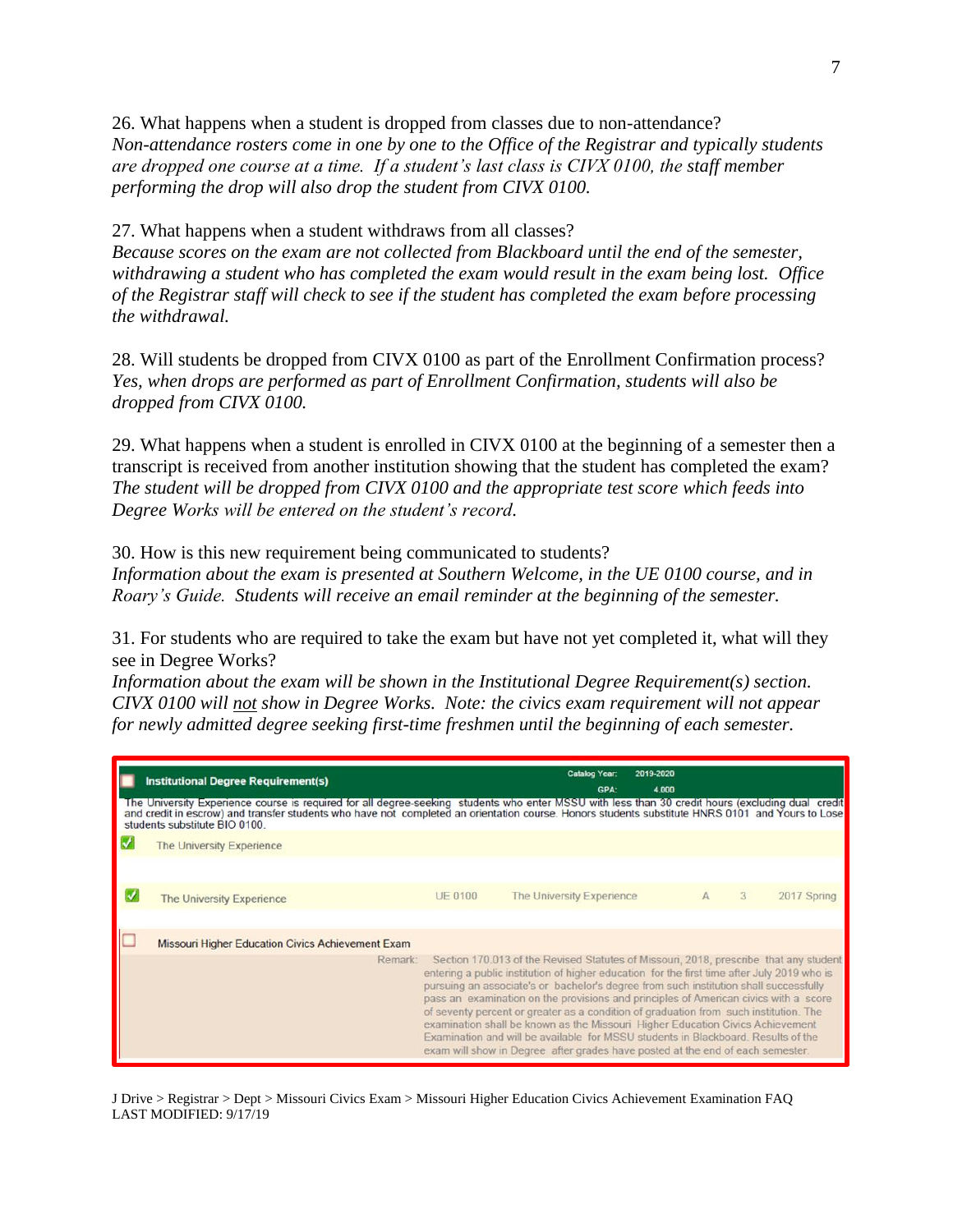32. For students who are not required to take the exam, what will they see in Degree Works? *No information about the exam will be shown in the Institutional Degree Requirement(s) section.*

| <b>Institutional Degree Requirement(s)</b><br>The University Experience course is required for all degree-seeking students who enter MSSU with less than 30 credit hours (excluding dual credit<br>and credit in escrow) and transfer students who have not completed an orientation course. Honors students substitute HNRS 0101 and Yours to Lose<br>students substitute BIO 0100. |                | Catalog Year:<br><b>GPA:</b> | 2019-2020<br>4.000 |             |
|--------------------------------------------------------------------------------------------------------------------------------------------------------------------------------------------------------------------------------------------------------------------------------------------------------------------------------------------------------------------------------------|----------------|------------------------------|--------------------|-------------|
| The University Experience<br>The University Experience                                                                                                                                                                                                                                                                                                                               | <b>UE 0100</b> | The University Experience    |                    | 2017 Spring |

33. For students who pass the exam at MSSU, what will they see in Degree Works at the end of the semester after grades have posted?

*Degree Works will reflect that the exam has been passed.*

| <b>Institutional Degree Requirement(s)</b>                                                                                                                                                                                                                                                                                             |                | <b>Catalog Year:</b><br><b>GPA</b>                                                                                                                                                                                                                                                                                                                                                                                                                                                                                                                                                                                                                                                                                     | 2019-2020<br>4.000 |   |             |
|----------------------------------------------------------------------------------------------------------------------------------------------------------------------------------------------------------------------------------------------------------------------------------------------------------------------------------------|----------------|------------------------------------------------------------------------------------------------------------------------------------------------------------------------------------------------------------------------------------------------------------------------------------------------------------------------------------------------------------------------------------------------------------------------------------------------------------------------------------------------------------------------------------------------------------------------------------------------------------------------------------------------------------------------------------------------------------------------|--------------------|---|-------------|
| The University Experience course is required for all degree-seeking students who enter MSSU with less than 30 credit hours (excluding dual credit<br>and credit in escrow) and transfer students who have not completed an orientation course. Honors students substitute HNRS 0101 and Yours to Lose<br>students substitute BIO 0100. |                |                                                                                                                                                                                                                                                                                                                                                                                                                                                                                                                                                                                                                                                                                                                        |                    |   |             |
| The University Experience                                                                                                                                                                                                                                                                                                              |                |                                                                                                                                                                                                                                                                                                                                                                                                                                                                                                                                                                                                                                                                                                                        |                    |   |             |
|                                                                                                                                                                                                                                                                                                                                        |                |                                                                                                                                                                                                                                                                                                                                                                                                                                                                                                                                                                                                                                                                                                                        |                    |   |             |
| <b>The University Experience</b>                                                                                                                                                                                                                                                                                                       | <b>UE 0100</b> | The University Experience                                                                                                                                                                                                                                                                                                                                                                                                                                                                                                                                                                                                                                                                                              | $\mathbb{A}$       | 3 | 2017 Spring |
|                                                                                                                                                                                                                                                                                                                                        |                |                                                                                                                                                                                                                                                                                                                                                                                                                                                                                                                                                                                                                                                                                                                        |                    |   |             |
| Missouri Higher Education Civics Achievement Exam<br>Passed With Minimum Score of 70%                                                                                                                                                                                                                                                  |                |                                                                                                                                                                                                                                                                                                                                                                                                                                                                                                                                                                                                                                                                                                                        |                    |   |             |
|                                                                                                                                                                                                                                                                                                                                        | each semester. | Remark: Section 170.013 of the Revised Statutes of Missouri, 2018, prescribe that any<br>student entering a public institution of higher education for the first time after July<br>2019 who is pursuing an associate's or bachelor's degree from such institution shall<br>successfully pass an examination on the provisions and principles of American civics<br>with a score of seventy percent or greater as a condition of graduation from such<br>institution. The examination shall be known as the Missouri Higher Education Civics<br>Achievement Examination and will be available for MSSU students in Blackboard.<br>Results of the exam will show in Degree Works after grades have posted at the end of |                    |   |             |

34. For students who have passed the exam at another institution, what will they see in Degree Works?

*Degree Works will reflect that the exam has been passed at another institution.*